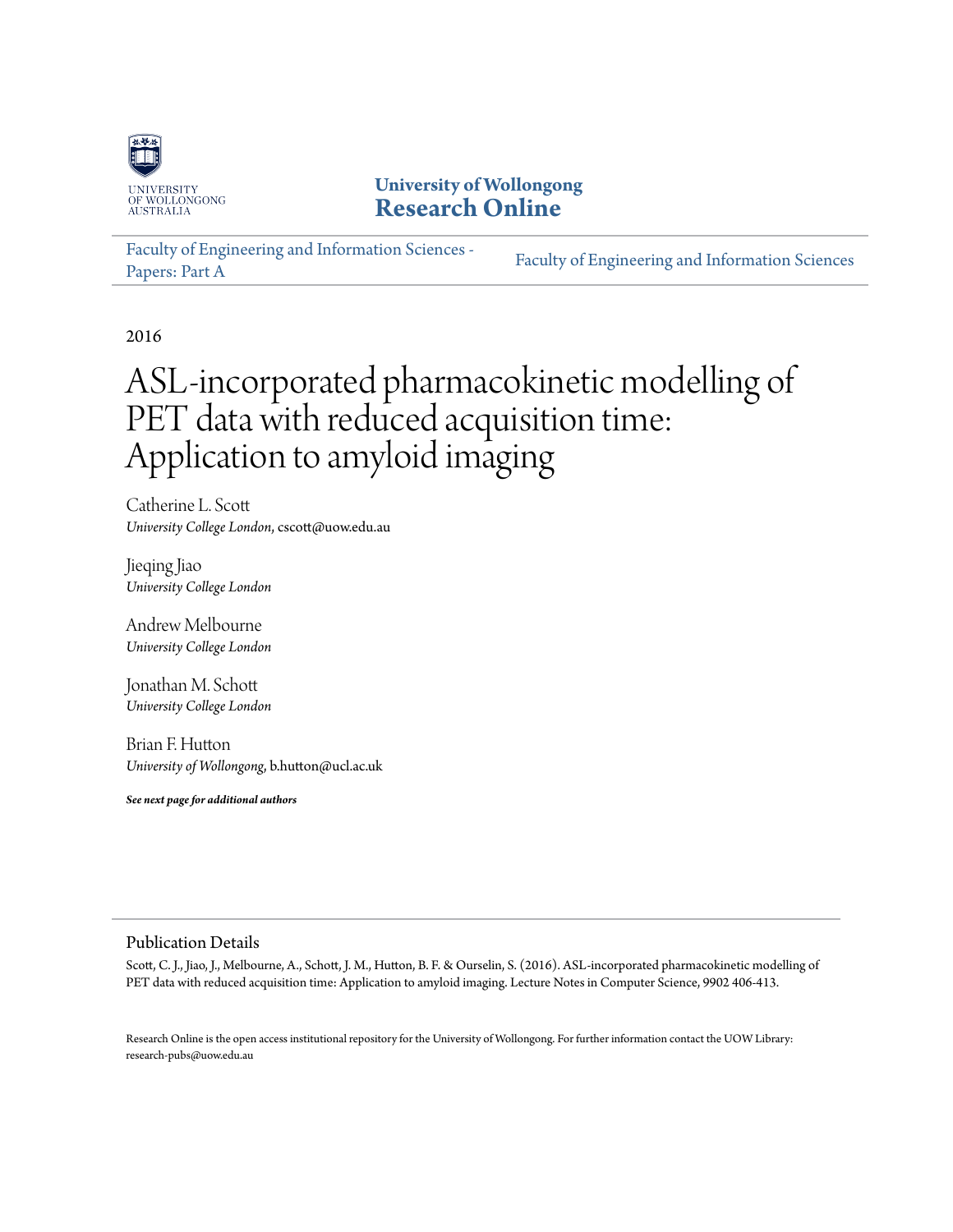## ASL-incorporated pharmacokinetic modelling of PET data with reduced acquisition time: Application to amyloid imaging

#### **Abstract**

Pharmacokinetic analysis of Positron Emission Tomography (PET) data typically requires at least one hour of image acquisition, which poses a great disadvantage in clinical practice. In this work, we propose a novel approach for pharmacokinetic modelling with significantly reduced PET acquisition time, by incorporating the blood flow information from simultaneously acquired arterial spin labelling (ASL) magnetic resonance imaging (MRI). A relationship is established between blood flow, measured by ASL, and the transfer rate constant from plasma to tissue of the PET tracer, leading to modified PET kinetic models with ASL-derived flow information. Evaluation on clinical amyloid imaging data from an Alzheimer's disease (AD) study shows that the proposed approach with the simplified reference tissue model can achieve amyloid burden estimation from 30 min  $\left[^{18}F\right]$ florbetapir PET data and 5 min simultaneous ASL MR data, which is comparable with the estimation from 60 min PET data (mean error=−0.03). Conversely, standardised uptake value ratio (SUVR), the alternative measure from the data showed a positive bias in areas of higher amyloid burden (mean error=0.07).

#### **Disciplines**

Engineering | Science and Technology Studies

#### **Publication Details**

Scott, C. J., Jiao, J., Melbourne, A., Schott, J. M., Hutton, B. F. & Ourselin, S. (2016). ASL-incorporated pharmacokinetic modelling of PET data with reduced acquisition time: Application to amyloid imaging. Lecture Notes in Computer Science, 9902 406-413.

#### **Authors**

Catherine L. Scott, Jieqing Jiao, Andrew Melbourne, Jonathan M. Schott, Brian F. Hutton, and Sebastien Ourselin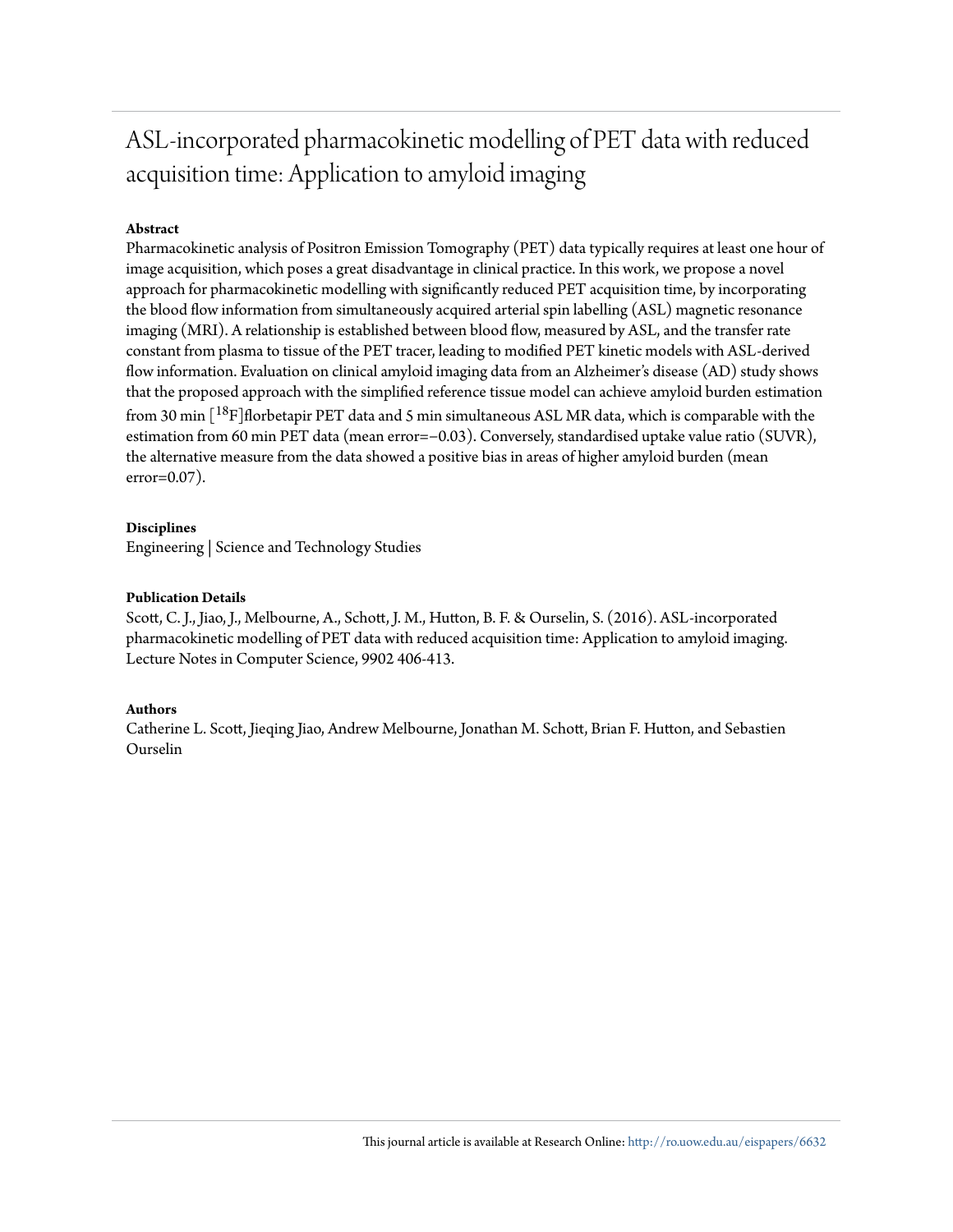### ASL-incorporated Pharmacokinetic Modelling of PET Data with Reduced Acquisition Time: Application to Amyloid Imaging

Catherine J Scott<sup>1</sup>, Jieqing Jiao<sup>1</sup>, Andrew Melbourne<sup>1</sup>, Jonathan M Schott<sup>2</sup>, Brian F Hutton<sup>3,4</sup>, and Sébastien Ourselin<sup>1,2</sup>

<sup>1</sup>Translational Imaging Group, CMIC, University College London, London, UK Dementia Research Centre, Institute of Neurology, University College London, UK Institute of Nuclear Medicine, University College London, London, UK Centre for Medical Radiation Physics, University of Wollongong, NSW, Australia

Abstract. Pharmacokinetic analysis of Positron Emission Tomography (PET) data typically requires at least one hour of image acquisition, which poses a great disadvantage in clinical practice. In this work, we propose a novel approach for pharmacokinetic modelling with significantly reduced PET acquisition time, by incorporating the blood flow information from simultaneously acquired arterial spin labelling (ASL) magnetic resonance imaging (MRI). A relationship is established between blood flow, measured by ASL, and the transfer rate constant from plasma to tissue of the PET tracer, leading to modified PET kinetic models with ASL-derived flow information. Evaluation on clinical amyloid imaging data from an Alzheimer's disease study shows that the proposed approach with the simplified reference tissue model can achieve amyloid burden estimation from 30-min  $[$ <sup>18</sup>F $]$ florbetapir PET data and 5-min simultaneous ASL MR data, which is comparable with the estimation from 60-min PET data (mean error $= -0.03$ ). Conversely, standardised uptake value ratio (SUVR), the alternative measure from the data showed a positive bias in areas of higher amyloid burden (mean error= 0.07).

#### 1 Introduction

Position Emission Tomography (PET) is currently the most sensitive in vivo molecular imaging technique to provide a non-invasive assay of the human body. Dynamic PET image data acquired following the injection of a radioactive tracer allows the use of pharmacokinetic modelling techniques to quantify a range of biological, physiological and biochemical parameters. However, a typical dynamic PET scan requires at least 1 hour to sufficiently cover the underlying processes. The long scan duration is prohibitive for routine clinical use, where time is limited, and data integrity is risked by the increased chance of subject motion.

Currently clinical imaging in PET is often performed using single time point estimates (static imaging) of tracer uptake, such as the standardised uptake value ratio (SUVR). SUVR, a semi-quantitative measure of uptake, is the ratio of the activity concentration within a region relative to the concentration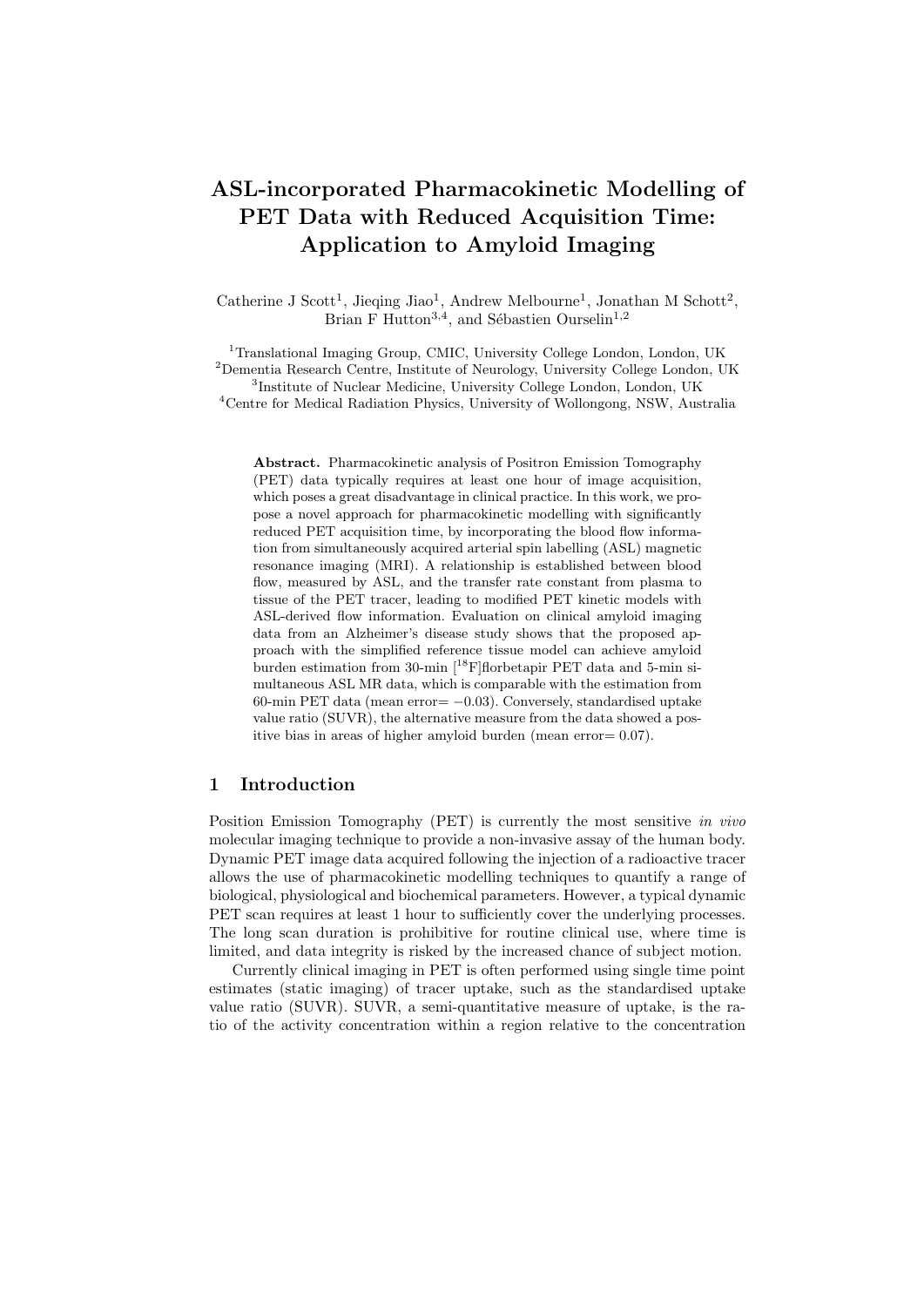#### 2 Authors Suppressed Due to Excessive Length

in a tissue which is free from the imaging target, called the reference region. It usually requires 10 mins of PET data, which are acquired once non-specifically bound tracer reaches equilibrium between a region and the reference tissue, approximately 50 mins or more post injection. This measure is expected to correlate with fully quantitative estimates derived from the full dynamic PET data. However, changes in blood flow affect the delivery of the tracer to tissue and consequently alter the tracer concentration in the tissue when a static image is acquired. Without the blood flow information contained in the early dynamic data, there is no way to account for the influence of the changes in blood flow, thus SUVR values can be biased. This has been highlighted in longitudinal studies, where pathophysiological changes in blood flow have caused spurious changes in SUVR values which do not reflect imaging target abundance. [1]. The estimates derived by kinetic modelling are not biased in this way, as the full dynamic curve contains blood flow information, which is parametrised within the model.

In neuroimaging, cerebral blood flow can be measured using arterial spin labelled (ASL) MRI, where magnetically tagged blood is used as an endogenous contrast agent. With the advent of PET-MRI scanners, this information can be acquired concurrently with PET data. Therefore the blood flow information from the ASL can be used in pharmacokinetic analysis when the early part of a dynamic PET scan, which involves blood flow, is not collected. This will lead to the reduction of PET acquisition time needed to perform pharmacokinetic modelling.

In this work, we propose a novel approach for combining PET and ASL information to derive the parameters of interest with a greatly reduced scanning time, Figure 1. To our knowledge, this is the first time that ASL blood



Fig. 1: Dynamic PET acquisition for amyloid burden quantification and time reduction for the proposed method.

flow estimates have been used to perform PET kinetic analysis to reduce image acquisition time. We evaluated the proposed approach in an AD study using [ ${}^{18}F$ ]florbetapir, a PET radiotracer that binds to amyloid- $\beta$ , which is considered to be an important target in the AD brain.

#### 2 Methods

#### 2.1 CBF estimation with ASL MRI

The cerebral blood flow (CBF) map is estimated from pseudo continuous arterial spin labelling (PCASL) data using the relationship established in [2]. The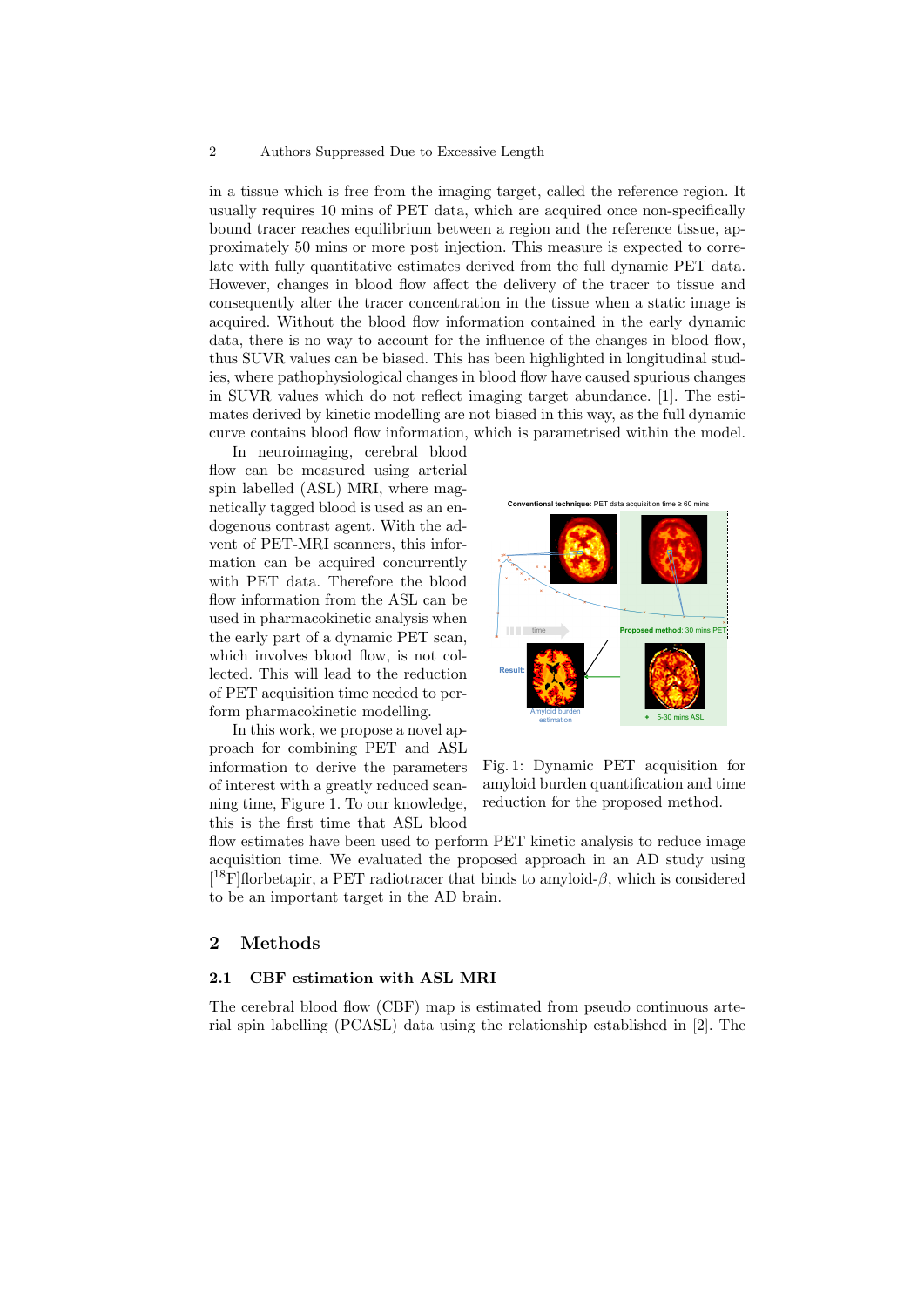parameter values used in this work were  $0.9ml/g$  for the plasma/tissue partition coefficient, a blood  $T1$  value of  $1650ms$ , and a labelling efficiency of 0.85.

#### 2.2 Amyloid- $\beta$  burden estimation with SRTM

In this work, the simplified reference tissue model (SRTM) [3] was used to quantify the PET data. SRTM describes the tracer-target interaction using a single tissue compartment model. Using the tracer time activity curve in the reference region  $C_R(t)$  as an input function, the operational equation between the tracer time activity curve in the target tissue  $C_T(t)$  and  $C_R(t)$  is formulated as:

$$
C_T(t) = R_1 C_R(t) + (k_2 - R_1 \frac{k_2}{1 + BP_{ND}}) C_R(t) \otimes e^{-\frac{k_2}{1 + BP_{ND}}t}, \tag{1}
$$

where t denotes time and  $t = 0$  at tracer injection,  $R_1$  is the local rate of delivery in the target tissue relative to reference tissue,  $k_2$  is the rate constant from target tissue to blood,  $BP_{ND}$  is the binding potential that is proportional to the density of amyloid- $\beta$ , and  $\otimes$  denotes the convolution operator. Cerebellar grey matter is used as the reference region to derive  $C_R(t)$  as it is considered to be devoid of amyloid- $\beta$  in this study [4]. BP<sub>ND</sub>, as the outcome measure of interest to represent the amyloid- $\beta$  burden, can then be estimated together with  $R_1$  and  $k_2$  by performing curve-fitting using (1) with  $C_T(t)$  and  $C_R(t)$  extracted from PET data acquired from tracer injection over a sufficient duration. We used a linearised version of SRTM [5] to calculate  $BP_{ND}$ ,  $R_1$  and  $k_2$  from dynamic PET data of 0:60 mins as the gold standard.

#### 2.3 SRTM with incomplete PET scan and CBF

Population-based extrapolation of reference input  $C_R(t)$  To estimate  $BP<sub>ND</sub>$  using the PET data where the early part from the tracer injection is absent  $(t \in [t_s, t_e], t_s > 0)$ , firstly extrapolation is required to have the reference input  $C_R(t)$  for  $t \in [0, t_s]$  so that the convolution term in (1) can be calculated. In this work the whole reference input  $C_R(t)$  for  $t \in [0, t_e]$  was generated using a single tissue compartment model  $C_R(t) = K'_1 e^{-k'_2 t} \otimes \alpha AIF(t)$ . If we assume  $AIF(t)$ ,  $t \in [0, t_e]$  is a population arterial input function with  $\alpha$  being an individual scaling factor,  $k_2$  a population rate constant from reference tissue to blood, and  $K_1'$  an individual rate constant from blood to reference tissue, then  $K_1' \alpha$  can be estimated by scaling a measured population-based reference input curve  $C_R^p(t)$ ,  $t \in [0, t_e]$  to match the individual  $C_R(t)$ ,  $t \in [t_s, t_e]$  to generate  $C_R(t)$ ,  $t \in [0, t_e]$ .

 $R_1$  estimation with CBF ASL is used to measure the CBF, flow denoted by  $F$ , which is converted into a pseudo  $R_1$  estimate to use in SRTM.  $R_1$  is defined as  $R_1 = K_1/K'_1$  where  $K_1$  is the rate constant from blood to target tissue and  $K_1'$  is the rate constant from blood to reference tissue.

Based on the Renkin-Crone model, the relationship between  $K_1$  and  $F$  can be described as

$$
K_1 = EF = (1 - e^{-\frac{PS}{F}})F,\t\t(2)
$$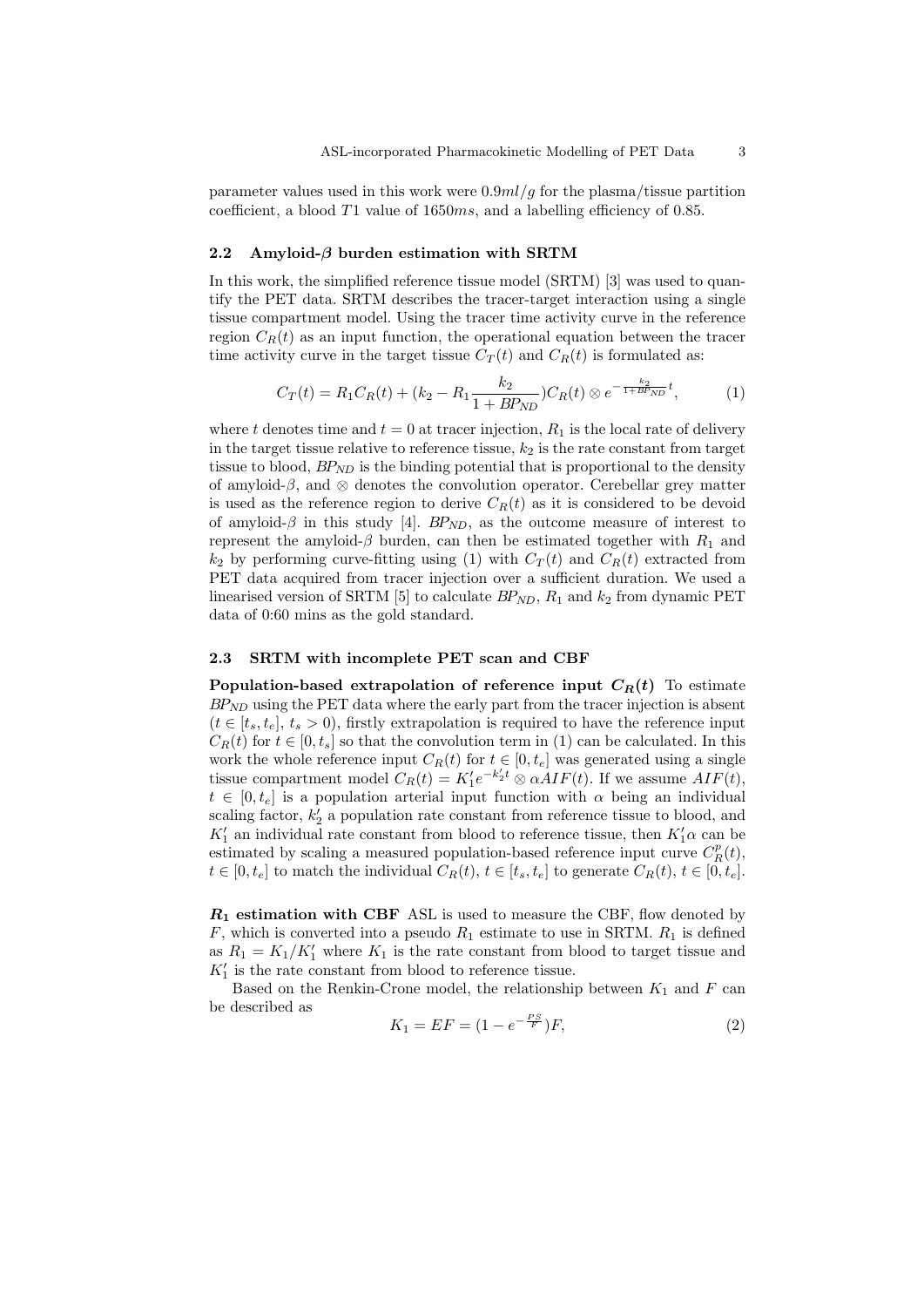#### 4 Authors Suppressed Due to Excessive Length

where  $E$  denotes the net extraction,  $P$  is the vessel permeability and  $S$  the surface area. Under common physiological conditions of flow, where  $PS$  is high ( $> 3ml \cdot$  $100g^{-1} \cdot min^{-1}$ , the relationship between  $K_1$  and flow F is linear. In the absence of knowledge on  $PS$  across the brain, we assume that it is sufficiently high such that the relationship between  $K_1$  and  $F$ , and in turn the relationship between  $R_1$  and  $F$ , can be approximated as a linear function. Linear regression between  $R_1$  and F was performed on a group of subjects, and the linear relationship was then applied to a different group of subjects to convert CBF to a pseudo  $R_1$ value for estimating  $BP_{ND}$  with incomplete PET data.

SRTM with CBF-derived  $R_1$  and extrapolated  $C_R(t)$  Rewrite (1) as  $C_T'(t) = \phi C_R(t) \otimes e^{-\theta t}$ , where  $C_T'(t) = C_T(t) - R_1 C_R(t)$  is calculated from the  $C_T(t)$  and  $C_R(t)$  extracted from the measured PET data for  $t \in [t_s, t_e]$ , and  $R_1$  is derived from the CBF. Here,  $\phi = k_2 - R_1k_2/(1 + BP_{ND})$  and  $\theta = k_2/(1 + BP_{ND})$ are unknown. To solve  $\phi$  and  $\theta$ , we used the basis functions defined in [5] to precalculate the convolution term using the extrapolated  $C_R(t)$ ,  $t \in [0, t_e]$  with a range of biologically plausible values for  $\theta$ . BP<sub>ND</sub> and  $k_2$  are then derived from  $\phi$ ,  $\theta$  and the CBF-derived  $R_1$ .

#### 3 Experiments and Results

Data We evaluated the proposed method on data from 11 cognitively normal subjects participating in Insight 46, a neuroimaging sub-study of the MRC National Survey of Health and Development, who underwent amyloid PET and multi-modal MR imaging on a Siemens Biograph mMR PET/MR scanner. List mode PET data were acquired for 60 mins following intravenous injection of [ ${}^{18}$ F]florbetapir, a radiotracer that binds to amyloid- $\beta$ . For PET image reconstruction, simultaneously acquired structural MR was used to synthesise CT data and calculate the  $\mu$ -map [6]. Dynamic PET data were binned into  $15s \times 4$ ,  $30s \times 8, 60s \times 9, 180s \times 2, 300s \times 8$  time frames, and reconstructed using the manufacturer's software with corrections for dead-time, attenuation, scatter (based on the synthesised CT), randoms and normalisation. PCASL data were acquired using a 3D GRASE readout with voxels of  $1.88 \times 1.88 \times 4mm$ . 10 control-label pairs were acquired with a pulse duration and post labelling delay of 1800ms.

Data Processing Framework T1-weighted images were parcellated [7] into amygdala, pons, brainstem, cerebellum (white and grey separately), hippocampus, cerebral white matter, putamen, thalamus and 6 cortical grey matter regions, with left and right hemispheres combined. The T1-weighted image was rigidly registered to both ASL and PET space, and the transformation was propagated to the parcellation. Regional average CBF values were calculated, and the PET time activity curves were averaged across the region prior to kinetic modelling. PET data acquired during 30:60 mins were used to evaluate the proposed method. To estimate the reference region activity in the missing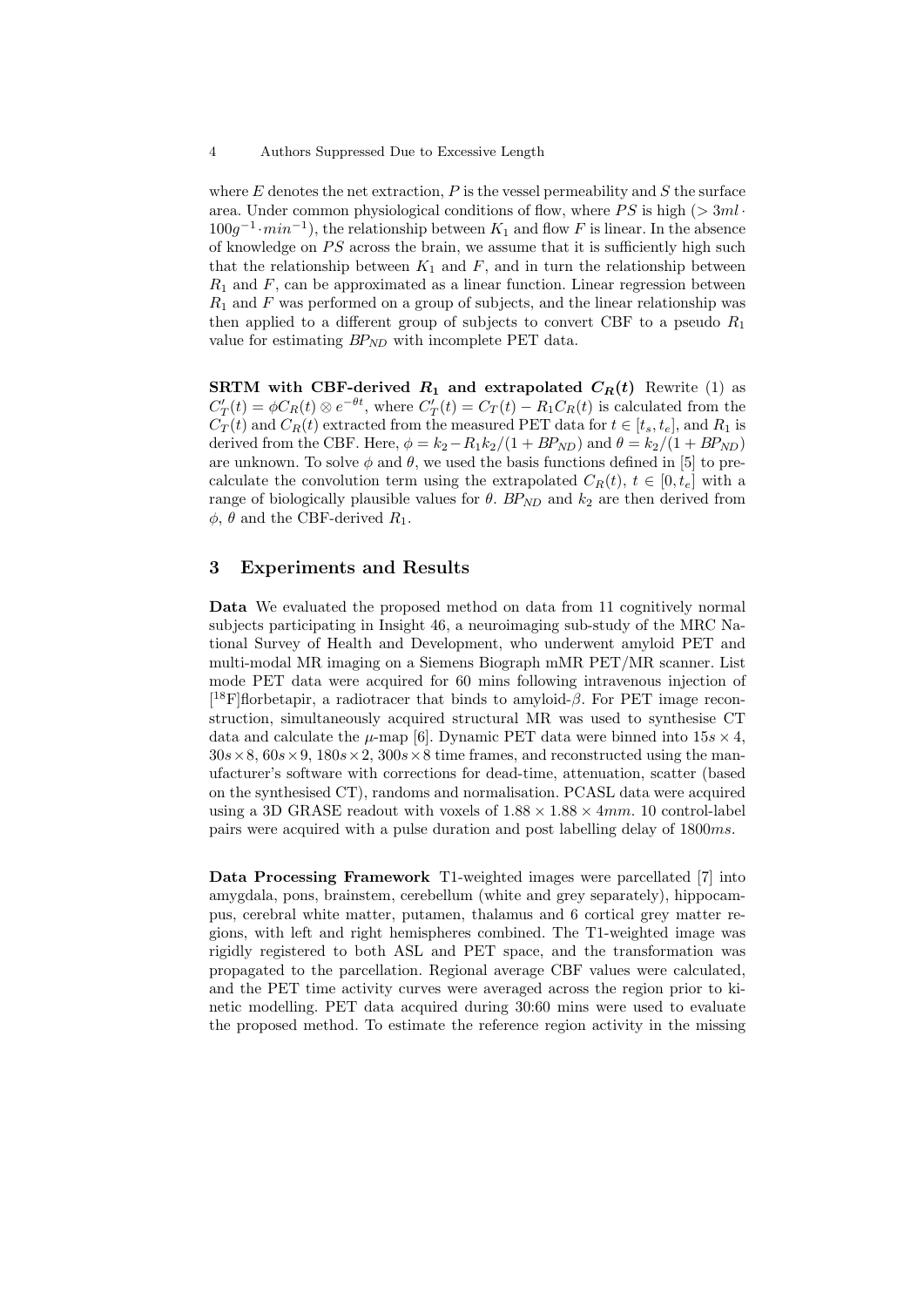time frames, a population averaged reference input was extracted from 14 age matched subjects with 60-mins  $[$ <sup>18</sup>F $]$ florbetapir PET data. To establish the relationship between the CBF and  $R_1$  values, linear regression was performed on data from 5 subjects and the proposed approach was tested on the remaining 6 subjects. A summary of the data processing framework is shown in Figure 2.



Fig. 2: Overview- parcellation is registered to PET and ASL to calculate regional average values. ASL data is converted into CBF-derived  $R_1$  values using the linear regression relationship. A population reference tissue time activity curve of 0:60 mins combined with the measured reference tissue data (30:60 mins) is used with the CBF-derived  $R_1$  and the measured PET tissue data (30:60 mins), to apply the modified simplified reference tissue model to estimate  $BP_{ND}$ .

#### 3.1 Comparison of proposed method with gold standard

Figure 3a shows  $BP_{ND}$ , the measure of the amyloid burden, estimated using the proposed method with 30:60 mins data plotted against the gold standard using the full 60-min dynamic data. Linear regression of all subjects and regions shows that the proposed method offers a good approximation of the gold standard as it closely follows the line of identity (blue dashed line), which is within the 95% confidence interval (CI) of the regression (shaded area). Furthermore, subject specific Pearson correlation coefficients,  $\rho$ , show a high linear correlation.

The alternative measure used in clinical practice,  $SUVR-1$ , was calculated from PET data over 50:60 mins for comparison, Figure 3b. Whilst  $\rho$  is still high for each subject, a clear bias is shown as  $SUVR-1$  overestimates the binding potential at higher values. The mean error quantifies the bias between the estimates and the gold standard which is  $0.0740$  for  $SUVR-1$ , indicative of the systematic overestimation, compared to −0.0311 for the proposed method. The proposed method also has a lower mean square error (0.0151 compared to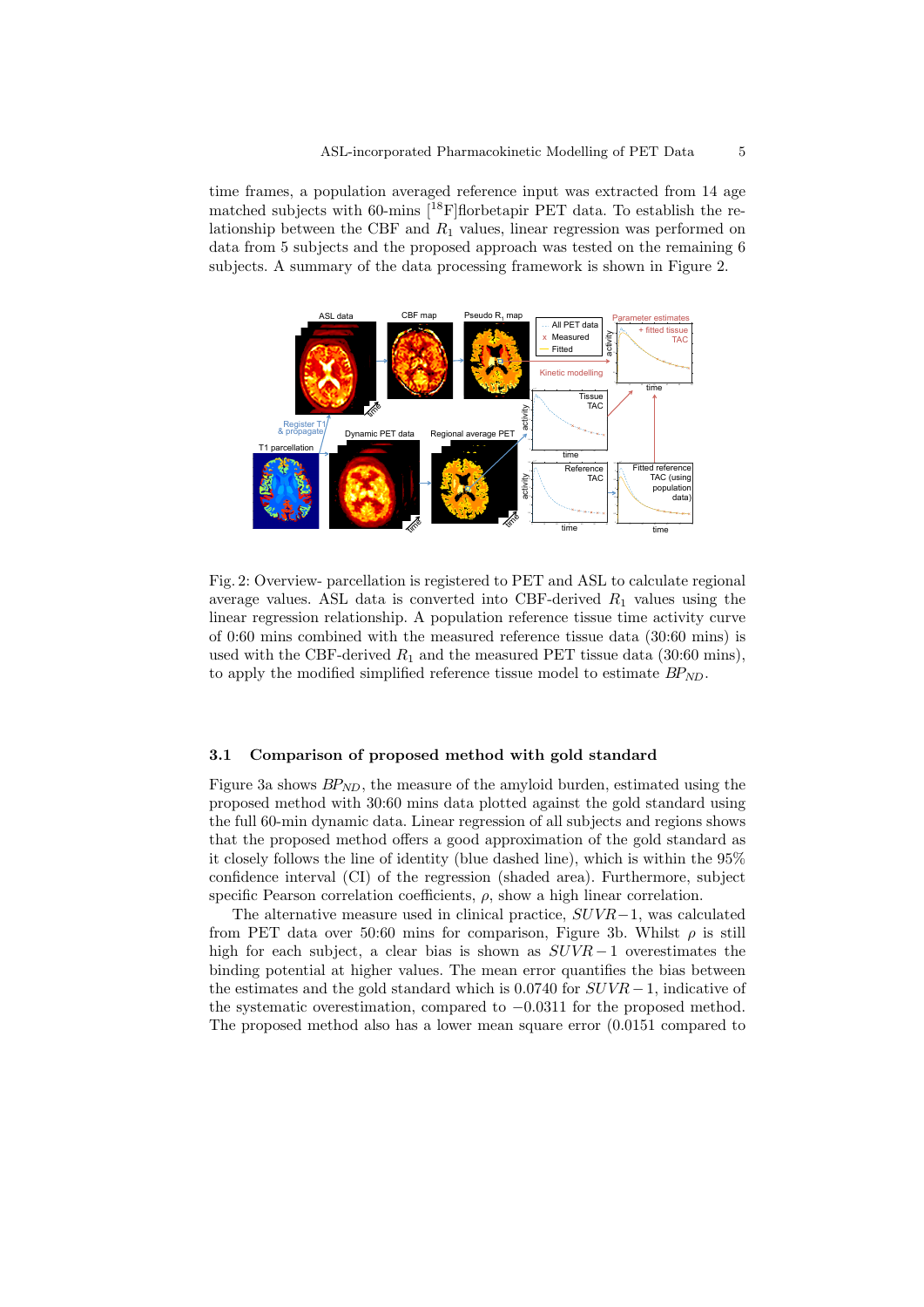

Fig. 3: Estimated amyloid burden against the gold standard value calculated using full PET time series.

0.0247 for  $SUVR-1$ , and variance (0.0142 compared to 0.0194 for  $SUVR-1$ ). Figure 4 shows  $BP_{ND}$  maps for a subject, comparing the gold standard with the proposed method and  $SUVR - 1$  regionally. The proposed method shows good agreement with the gold standard, with slight overestimation of the cortical white matter. For the SUVR−1 estimation, amyloid burden is greatly overestimated within both grey and white matter structures. The difference map shows that the errors in the proposed method are far lower than for SUVR−1.



Fig. 4: Regional average binding potential maps for (left to right) gold standard, proposed method, SUVR−1, difference maps compared to gold standard.

#### 3.2 Influence of  $R_1$  estimation on amyloid quantification

Whilst Figure 3a demonstrates a high similarity between binding potential estimation using the gold standard and the proposed method, there is a noise component which introduces variation around the line of identity. This is due to noise in the PET data, noise in the CBF-derived  $R_1$  estimate from the ASL data, and inaccuracies in the estimation of the reference tissue input.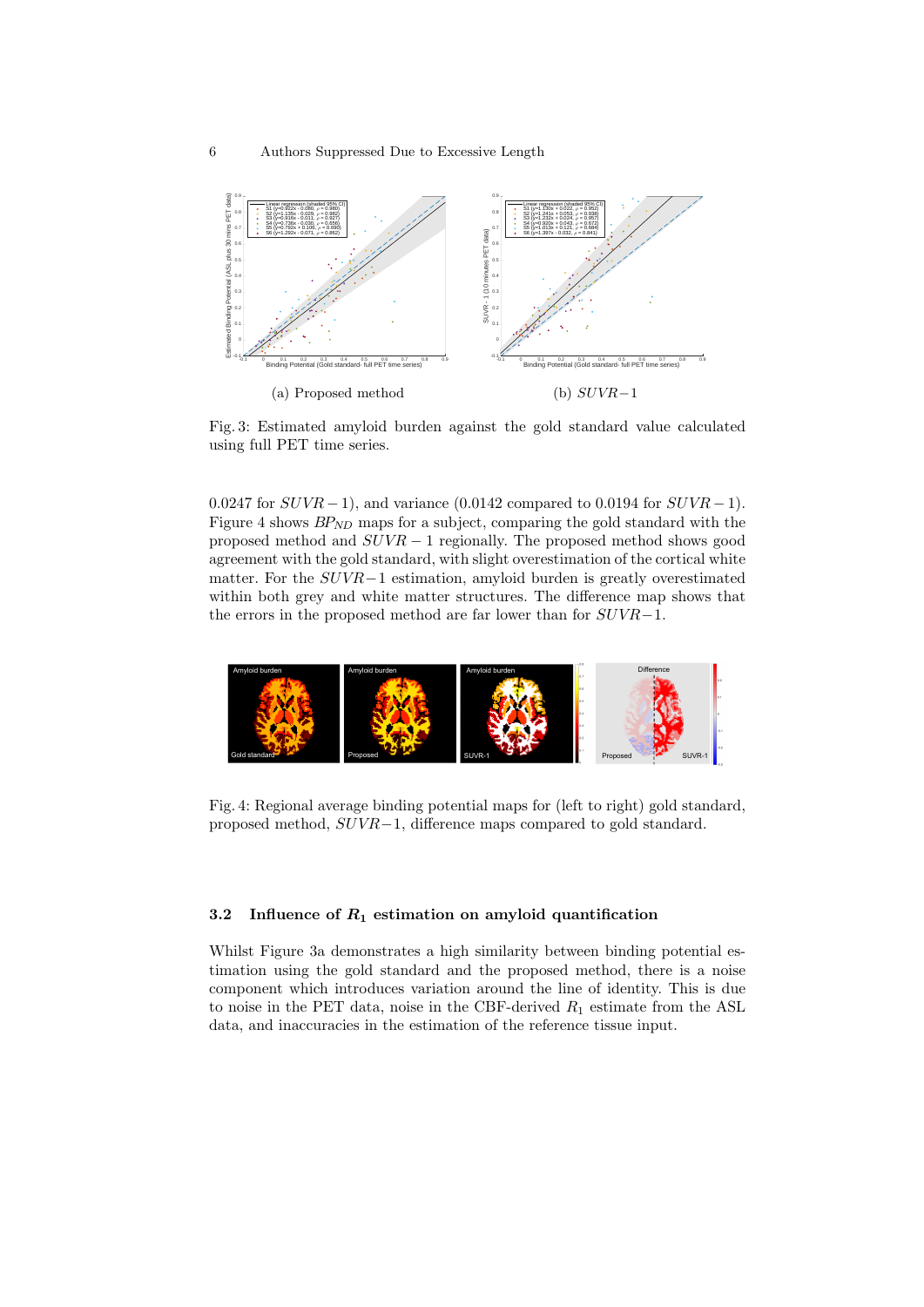To demonstrate the influence of the CBF-derived  $R_1$  estimate using ASL data, the proposed method was applied using the  $R_1$  estimated using the gold standard technique instead of the CBF-derived  $R_1$ . The population input function and 30:60 mins PET data were used as before. This represents the optimal case in which  $R_1$  can be determined exactly from the ASL data. Figure 5a shows that the variance in the binding potential estimate has been reduced (from 0.0142 to 0.008), and the linear regression line lies along identity with a narrow CI. This is expected since the CBF map from the ASL is noisy, and linear regression performed to determine the relationship between CBF and  $R_1$  was performed with only 5 subjects, and therefore may not be generalisable. However, for the data used in this study the estimation of  $R_1$  from CBF is sufficiently accurate that the  $BP_{ND}$  estimates between the proposed method using CBF-derived  $R_1$  and gold standard  $R_1$  are comparable and there is a reduced bias in the estimates.

Figure 5b compares  $BP_{ND}$  estimation using 30:60 mins PET data only to the gold standard to demonstrate the need of a CBF-derived  $R_1$ . Due to the lack of data to support the kinetic modelling, the results are noisy and extreme parameter estimates occurred for some regions. These points are beyond the display range in Figure 5b and have skewed the linear regression such that it no longer follows the identity line, and the 95% CI extends beyond that shown.



(a) 30:60 mins PET + gold standard  $R_1$ (b) 30:60 mins PET data only

Fig. 5: Estimated binding potential plotted against the gold standard value calculated using full PET time series

#### 4 Discussion and Conclusion

This work demonstrates that the proposed method produces estimates of amyloid burden which are comparable to full pharmacokinetic modelling of 0:60-mins [ <sup>18</sup>F]florbetapir PET data, using just 30:60-mins of PET data together with blood flow information from ASL. The proposed method is more accurate than the simplified estimate of amyloid burden,  $SUVR-1$ , which showed a positive